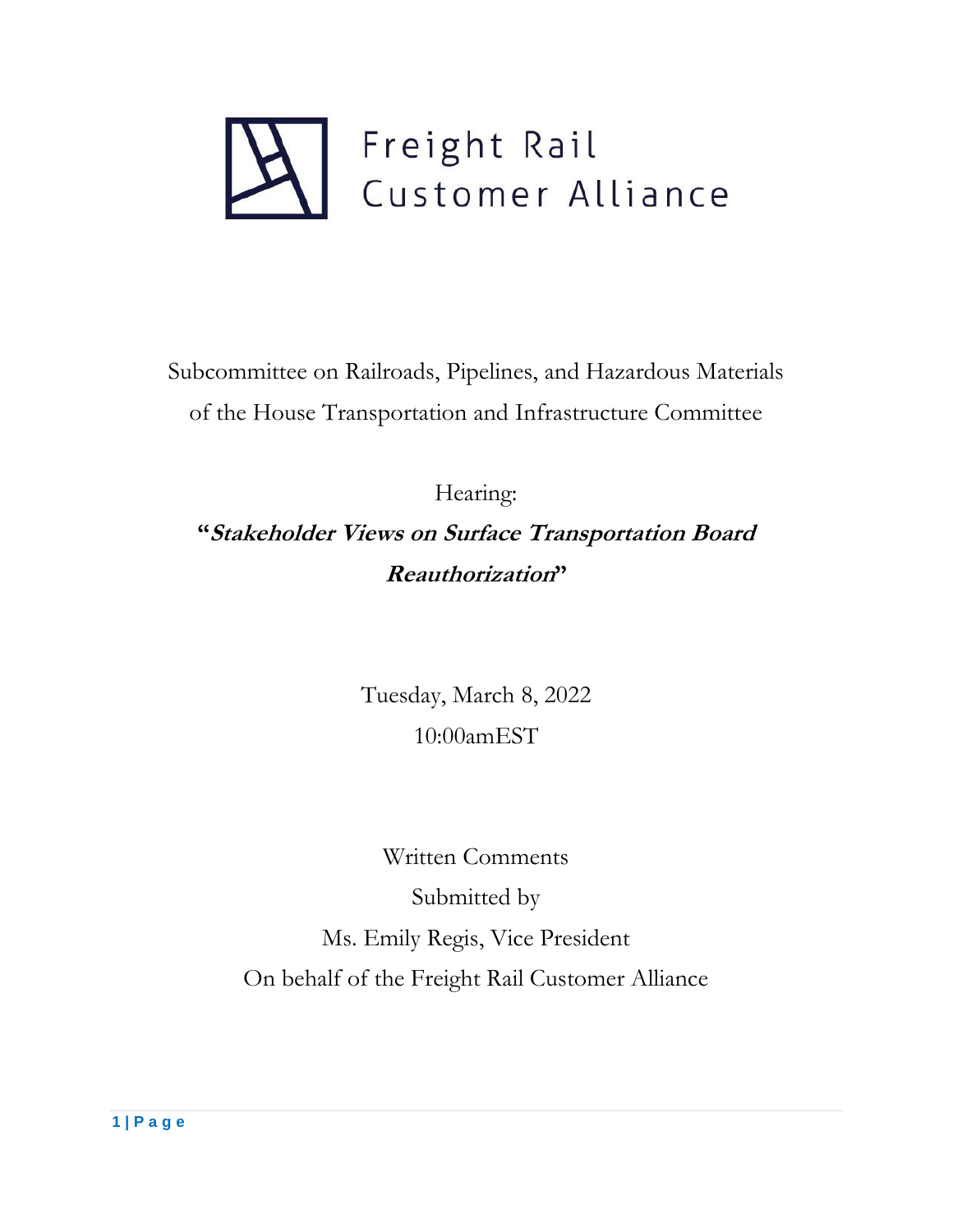# **INTRODUCTION**

Chairs DeFazio and Payne, Ranking Members Graves and Crawford, and Members of the Subcommittee, thank you for holding today's hearing, "*Stakeholder Views on Surface Transportation Board Reauthorization*," and for the opportunity to submit these written comments.

I am Emily Regis. I am the Fuels Resource Manager for Arizona Electric Power Cooperative, Inc., or AEPCO, a nonprofit rural electric generation and transmission cooperative in Arizona. We serve six member nonprofit distribution cooperatives that provide retail electric power to more than 400,000 residences and business in Arizona, California, and New Mexico, predominately in lower income areas. AEPCO relies on the Union Pacific Railroad, BNSF Railway, and a short line to deliver coal for our power plants. As things stand now, we cannot keep the lights on unless the railroads deliver the coal.

I also serve as Vice President of the Freight Rail Customer Alliance or FRCA. FRCA represents large trade associations for more than 3,500 electric utility, agriculture, chemical and alternative fuel companies, and their customers in all 50 states. FRCA's members, like AEPCO, depend on railroads to be able to run their businesses and serve their customers. In addition, I serve as President of the National Coal Transportation Association (NCTA), an association of coal consumers, producers, and service providers. I also currently serve as a Member, representing the small utility sector, of the Rail Energy Transportation Advisory Committee of the Surface Transportation Board (Board or STB).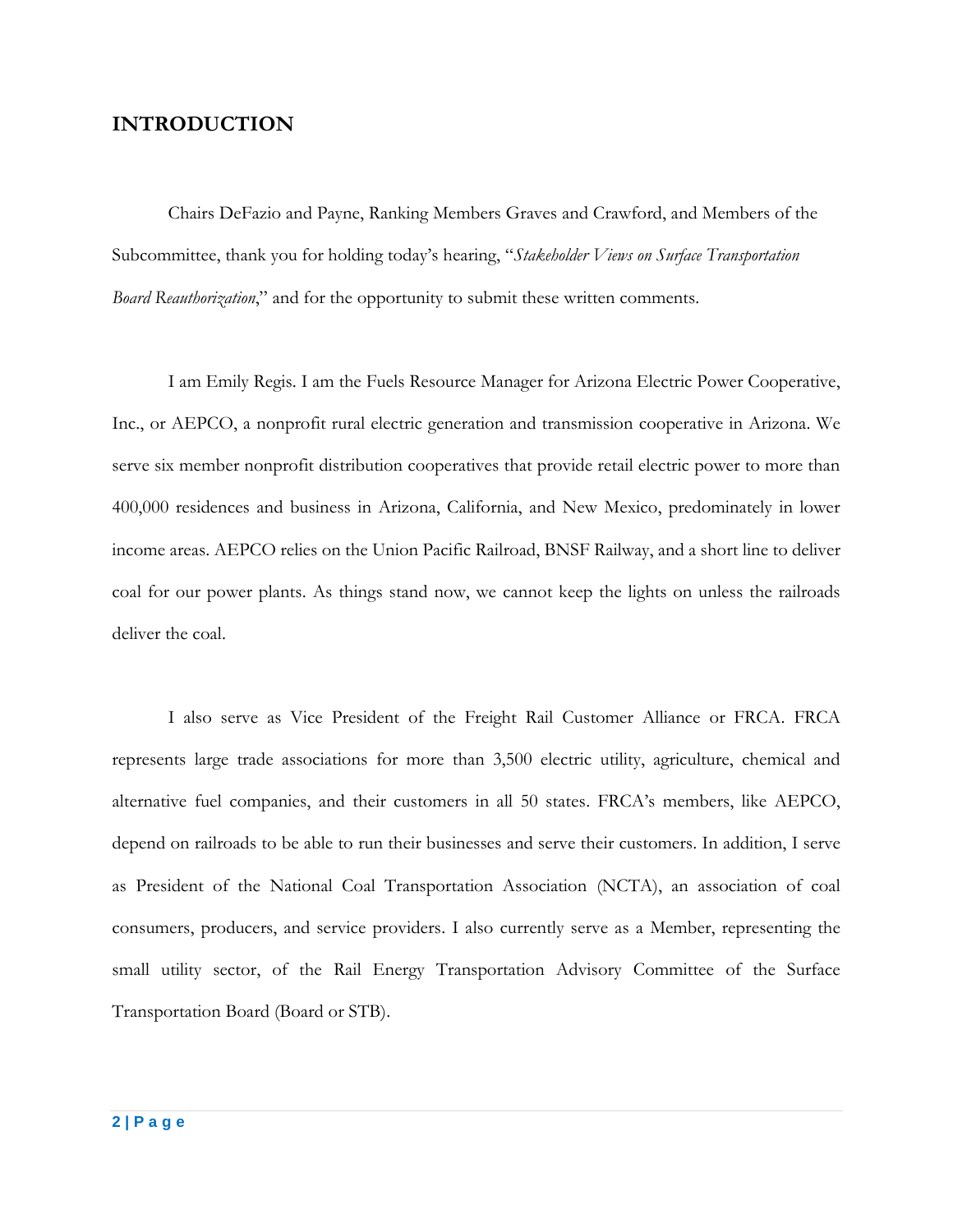In addition, I had the privilege of participating on behalf of FRCA during the subcommittee's *Railroad Shippers Roundtable* that was held in 2019. That informal roundtable discussion and this hearing are important public venues to 1) learn more about the longstanding challenges facing freight rail shippers and 2) what Congress, the STB, and stakeholders, can do to support freight rail. It is a vital component of our nation's economy as a key element in the supply chain. It is relied upon by farmers to deliver crops to market and by utilities and propane suppliers to receive the fuel we need to serve our customers. Freight rail also enhances our global competitiveness.

## **THANK YOU**

To begin, FRCA appreciates your leadership in realizing the **Surface Transportation Board Reauthorization Act of 2015 (Act)**, P.L. 114-110, which marked for the first time since 1998 that the Board was reauthorized. The reauthorizing law: (1) provided much-needed reforms to the Board's process to address numerous historical shortcomings experienced by the Board and industry stakeholders; (2) improved the Board's transparency; (3) helped the Board operate more expeditiously and efficiently; and (4) better enabled the Board to strike a more equitable balance among the interests of its diverse stakeholders. The **Act** also expanded the size of the Board from three Members to five Members to allow the agency to become more functional and collaborative. Considering that the **Act** expired on September 30, 2020, FRCA again welcomes this opportunity to share its members' experiences and views as you develop the next STB authorization.

FRCA also thanks Chairs DeFazio and Payne for requesting the Government Accountability Office (GAO) to conduct a study on the impacts of Precision Scheduled Railroading (PSR). The results of this study, once finalized and released, promise to assist all stakeholders in developing the next STB authorization.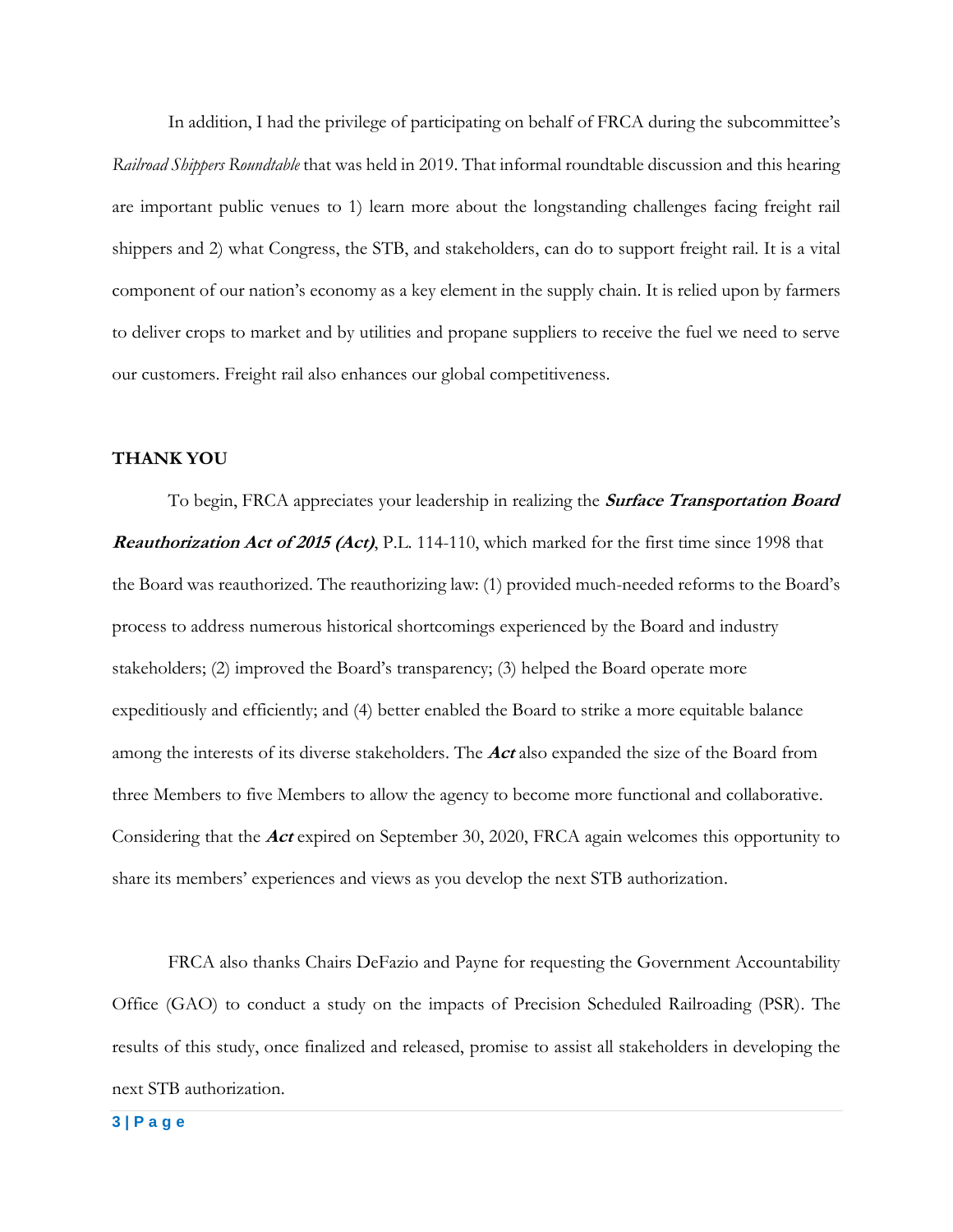These submitted written comments will discuss: 1) continued rail carrier service performance problems that some FRCA members and many other shippers continue to experience, and 2) offer some suggestions on how Congress can assist the Board in better utilizing its existing statutory authority or by granting additional statutory authority to address those problems more effectively.

### **NEED FOR A BALANCED APPROACH IF DIFFERENTIAL PRICING IS TO WORK**

FRCA wishes to make clear that is not calling for reregulation or a return to the pre-Staggers Act era. To the contrary, the largely captive shippers that are FRCA members appreciate the need for differential pricing and a vigorous and healthy railroad industry. We agree that one size does not fit all.

But there is a need for balance so that markets can work. When railroads face neither effective competition from other railroads, nor effective oversight, shippers and the economy suffer. In 1980 there were 40 Class I railroads. Today there are only seven Class I carriers moving 90% of our nation's freight with several pending new mergers before the Board including two Class I carriers and in an era of PSR. When there is a lack of competition in the marketplace, more specifically, the lack of competition between rail carriers where railroads enjoy immunity from most anti-trust protections, it is incumbent upon the Federal government, in this case the STB per the **Staggers Rail Act**, to facilitate competition.

FRCA also deeply appreciates the efforts of STB Chairman Oberman and the Board to address the lack of competition and poor service in the railroad industry, particularly since the emergence of PSR. For instance, FRCA appreciates the Board's consideration in a pending rulemaking of the need to have Class I railroads report First-Mile/Last-Mile (FMLM) data, in the aggregate, to the Board.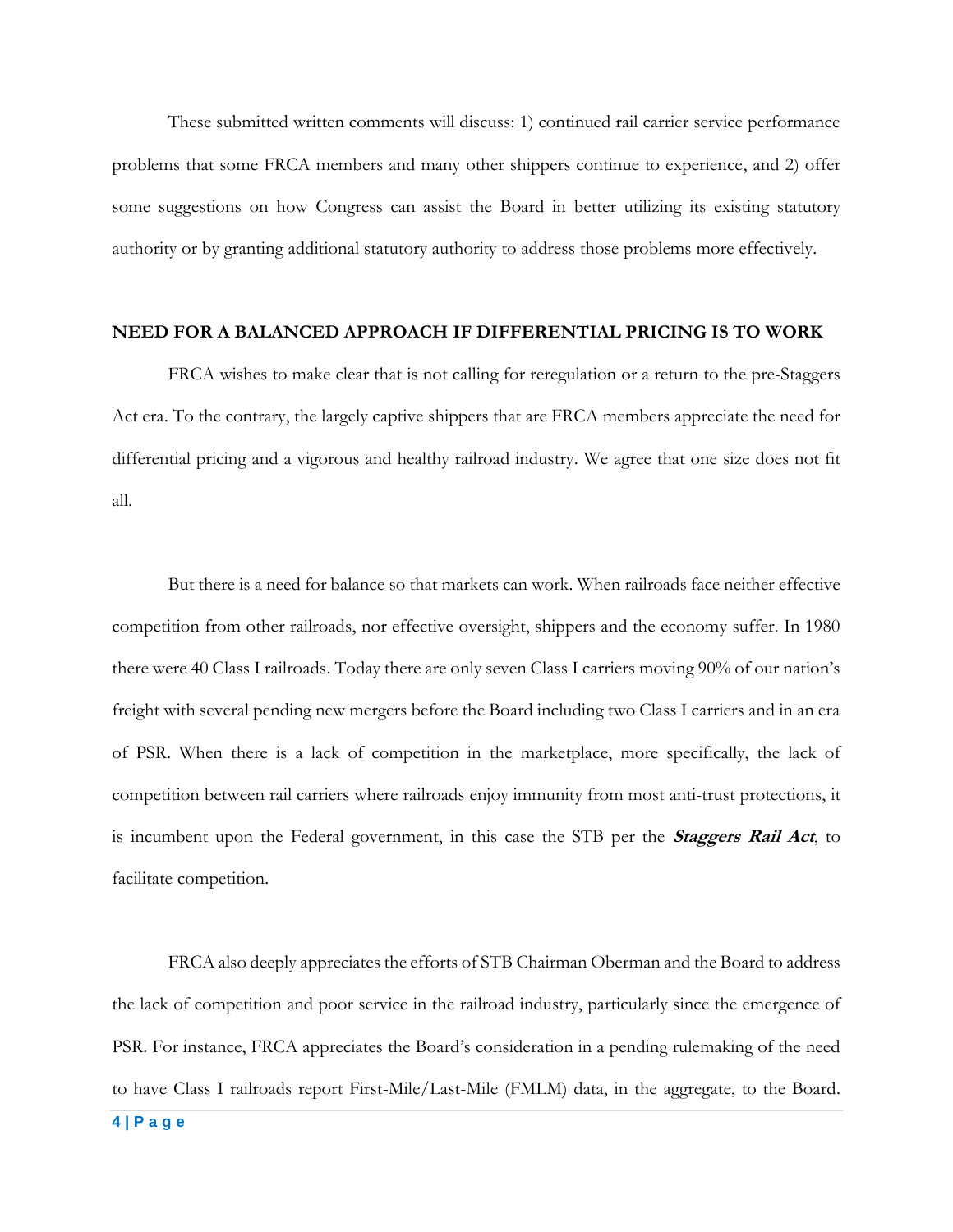Such FMLM data is critical for measuring the end-to-end service being provided by the common carrier railroads.

Without that data, shippers and the Board: 1) lack insight into the overall functioning of the rail network that shippers need for planning and operational purposes; 2) lack data to assess whether any service problems are specific to them or more general, whether they are being singled out for any service problems, and whether service is improving, deteriorating, or remaining stable generally; 3) are hamstrung in assessments of the extent to which railroads are properly discharging their common carrier obligation. Requiring submission of the data should not unduly burden the railroads in so far as they must necessarily already collect, monitor, and utilize the data, especially to the extent they seek to adopt and utilize the principles of PSR. While the Board does require the submission of significant railroad performance data pursuant to *United States Rail Service Issues—Performance Data Reporting,* Docket No. EP 724 (Sub-No. 4), the data does not include the FMLM component except in so far as it is incorporated in the rail origin to rail destination data for unit trains and intermodal service.

FRCA also appreciates that the challenges the pandemic poses for railroads, as it does for all of us that depend on employees working in close proximity with each other to operate large, complicated physical assets. Nonetheless, railroad service and volumes appear to have been disproportionately affected, notwithstanding what should be significant advantages, particularly in the ability to operate long trains with only two train crew members.

## **LACK OF RAILROAD COMPETITION – HIGHER RATES FOR SHIPPERS**

In general, captive shippers pay higher rates because they lack an effective competitive option. The STB has, various rate reasonable remedies available in theory, but they work for only a modest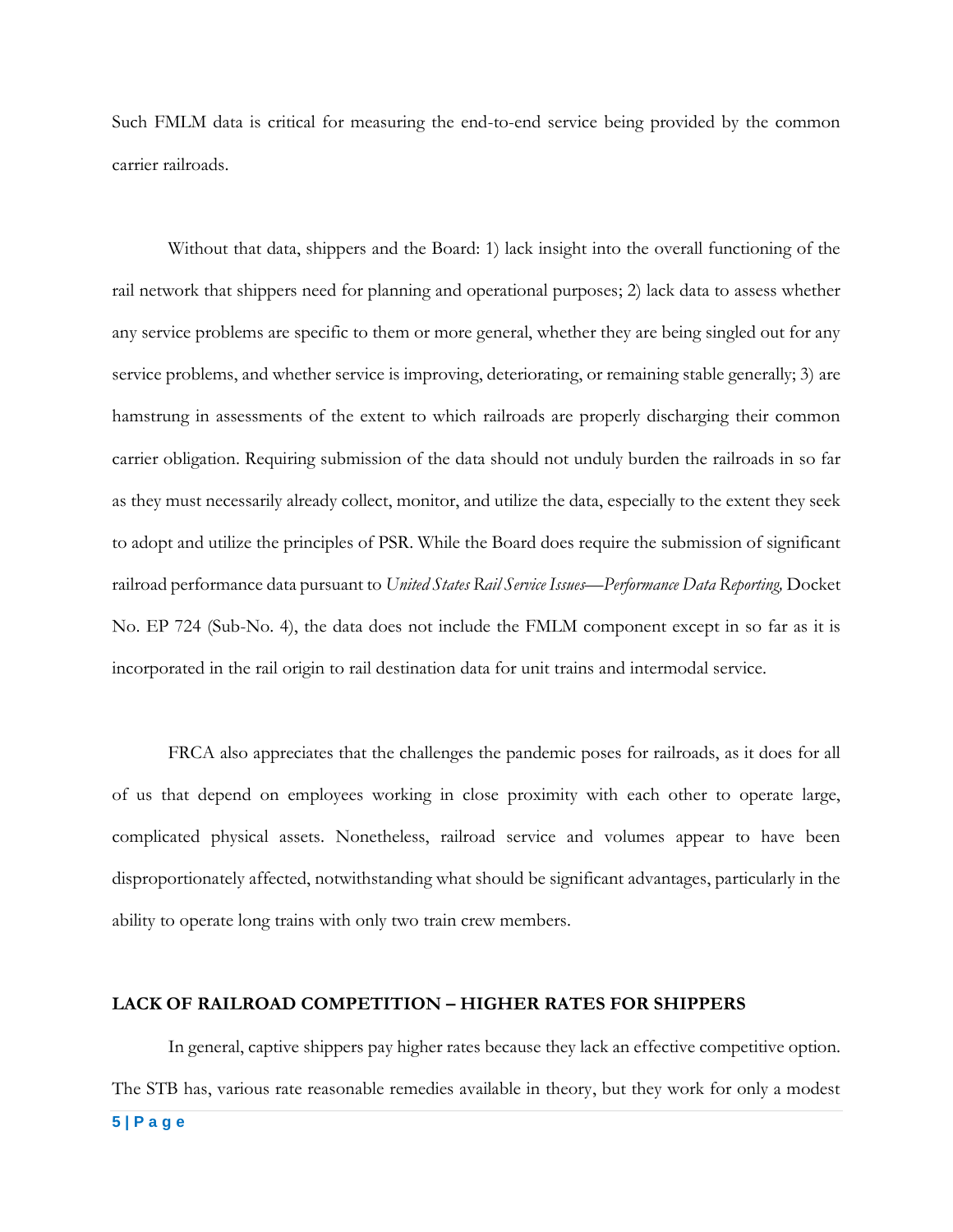minority of shippers. Thanks in large part to the **Act,** and the recommendations made in the STB's 2019 *Rate Reform Task Force Report*, the Board is making some efforts to address this problem through a Final Offer Rate Review process that is also being considered in conjunction with a rail carrierproposed voluntary arbitration process. In addition, the Board issued a Final Rule on Market Dominance which was in response to another recommendation in the *Rate Reform Task Force Report* "to develop a standard for pleading market dominance that will reduce the cost and time of bringing a rate case." The Board may also be renewing its competitive access efforts in reciprocal switching, which FRCA strongly supports, but the railroads have been able to stall those efforts for now eight years, or over forty when one considers that reciprocal switching was part of the **Staggers Rail Act of 1980**.

The Board, however, has yet to take further action to flesh out its revenue adequacy constraint, rate reasonableness methodology or on alternatives to the Stand-Alone Cost (SAC) test for larger rate cases. The railroad industry and markets have changed vastly since 1980, and updates to these three elements are needed so that shippers can have viable options to obtain rate relief, especially when the stand-alone cost methodology is a poor fit for their circumstances. With PSR, the railroads have reduced and eliminated their ability to respond to challenges and opportunities to save costs. But rates have gone up, not down, as service has been reduced and compromised.

#### **LACK OF RAILROAD COMPETITION – FINANCIAL HEALTH OF RAILROADS**

The railroads always highlight to their investors their reduced operating ratios. Those reductions have not been achieved from growing volumes or improving service. Instead, they result from raising rates, reducing quality of service, and lowering costs, often on the backs of their workers.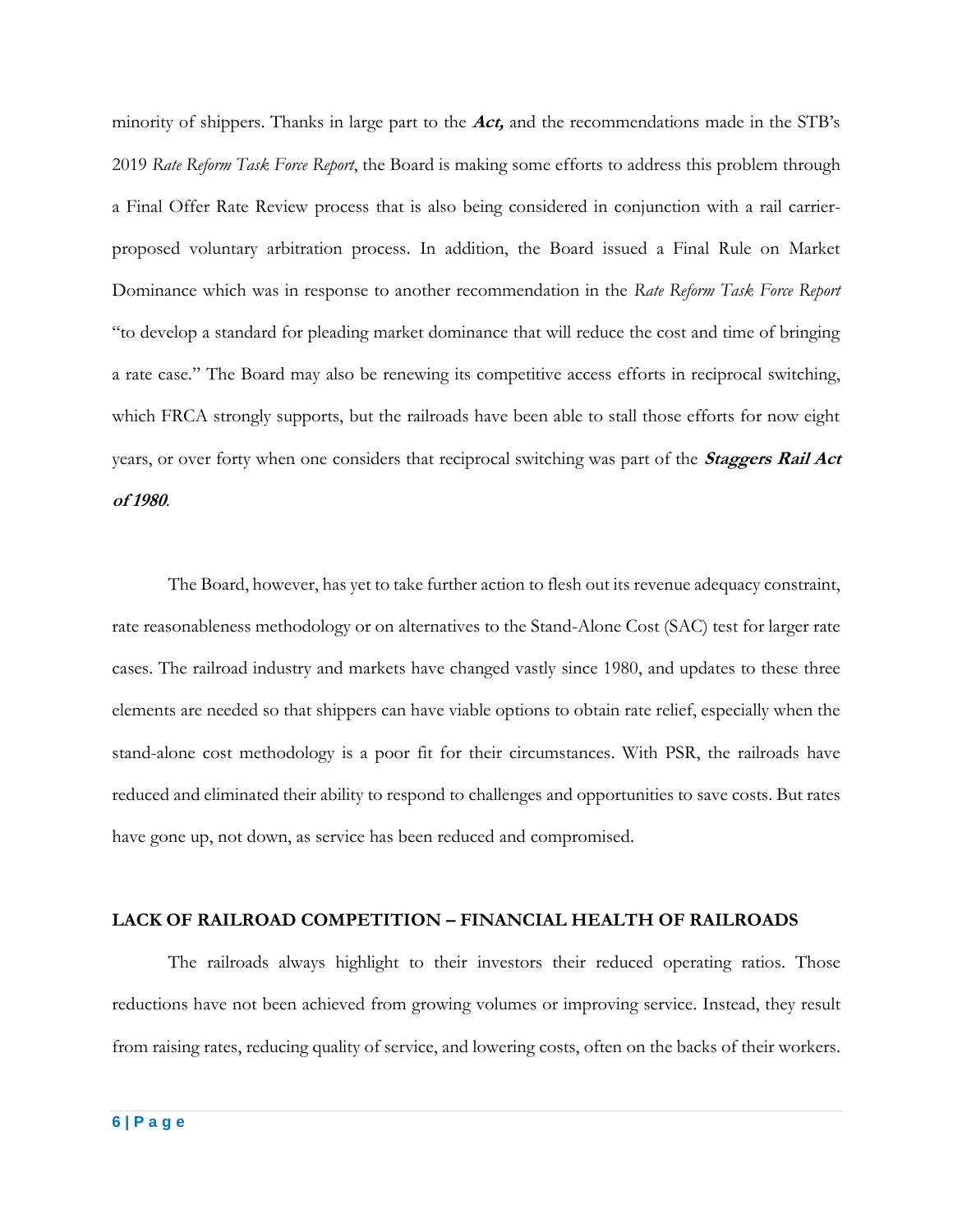Under these circumstances, operating ratio reductions reflect how service reductions, not cost savings, are being passed through to customers.

A goal of the **Staggers Rail Act of 1980** was to restore financial stability to the U.S. rail system. By all accounts, this goal has been achieved. The railroads have not needed to raise new equity in decades and have excellent debt capital at favorable interest rates. Under PSR, the railroads have sought to reduce their capital expenditures. The railroads' high returns have led to excess capital, which they have sought to distribute through repeated dividend increases as well as sizeable stock buybacks. Rather than invest in their networks to improve service, the railroads have sought to reduce capacity and focused instead on rewarding their investors.

One measure of the financial health of a Class I rail carrier is the Board's annual determination of "revenue adequacy." The Board's website provides information on the number of Class I carriers that have been deemed "revenue adequate" from 2000 through 2020. For the period form 2014-2020, substantial segments of the railroad industry have achieved revenue adequacy under the Board's measure, and some have done repeatedly:

- $\checkmark$  2014, 2015, and 2016: Four.
- $\checkmark$  2017: Five.
- $\checkmark$  2018: Three.
- $\checkmark$  2019: Five.
- ✓ 2020: Six (BNSF, CSX, Grand Trunk Corp., KSC, Soo Line, and UP).

Only Kansas City Southern (KCS) failed to achieve revenue adequacy in any of those years, and it has now been acquired into voting trust by Canadian Pacific Railway and at a massive premium. The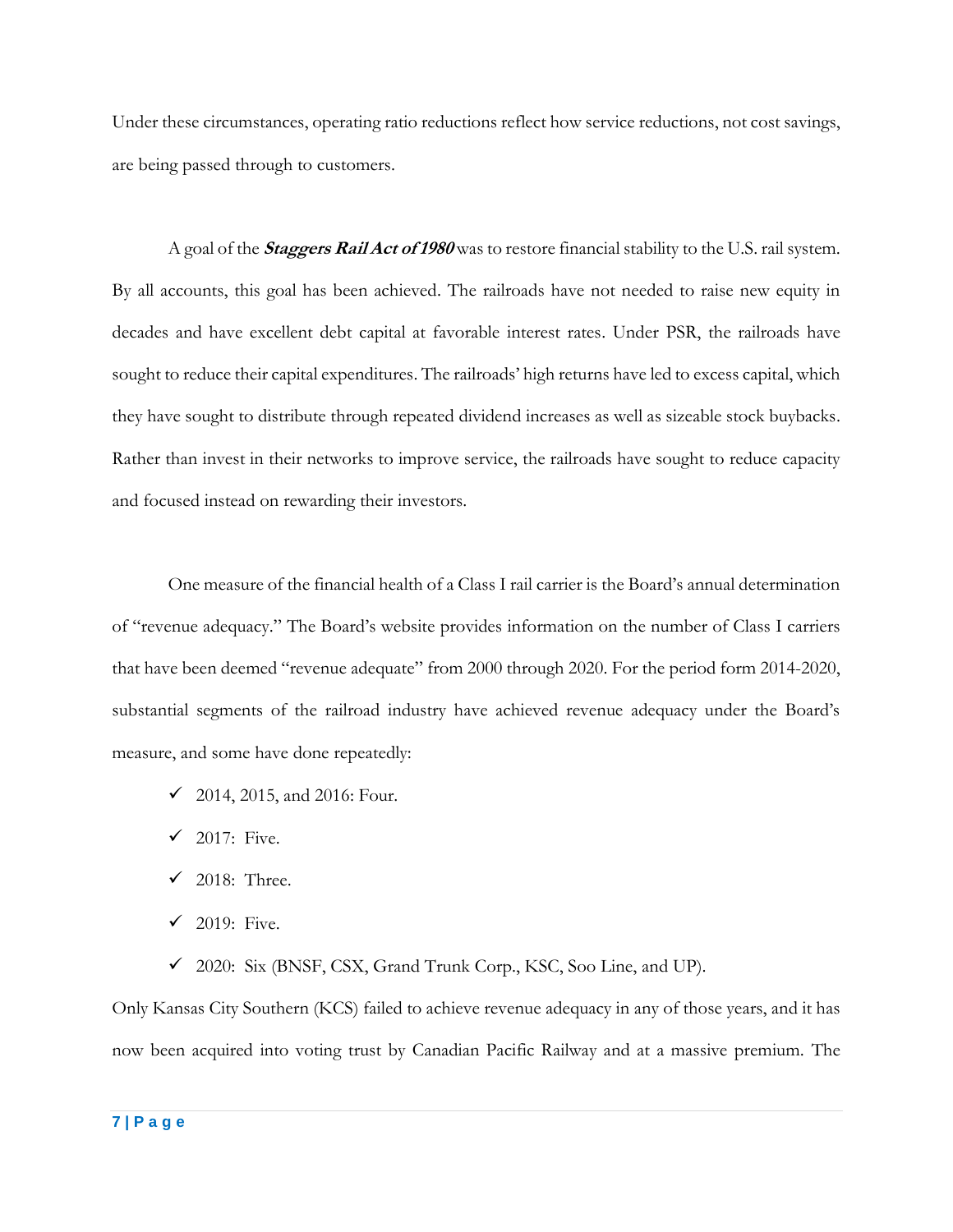Board's revenue adequacy findings confirm the railroads industry's accumulation of substantial railroad strength.

However, FRCA has long been concerned that the Board's annual determinations of "revenue adequacy" for Class I carriers do not reflect the true health of the overall railroad industry and its individual carriers. FRCA believes that the health of the rail carriers is actually much stronger than what the figures and pattern from above illustrate.

In a competitive environment, this would not happen. Volumes would flow to competitors with lower rates or better service, and the cost savings would be passed through to consumers. The lack of effective competition among railroads is why the railroads are able to raise rates, lower costs, degrade service, and increase their margins and profits.

The resulting service problems can be more severe than the rate problems that result from the lack of effective service. In particular, many electric utilities across the country have, for the past 18 months or so, faced difficult weather conditions, natural disasters, and an increase in natural gas prices (for those utilities that can burn natural gas) that has forced utilities to burn more coal. However, despite the need for more coal, utilities have been hit with poor rail carrier service performance resulting in unpredictable coal deliveries which in turn increases costs. While AEPCO and most other coal-burning utilities can stockpile coal, doing so costs money. The variability of service means that a utility can never know if its stockpile is too big or small. In addition, the quality of coal is compromised when the stockpile is too big or not big enough.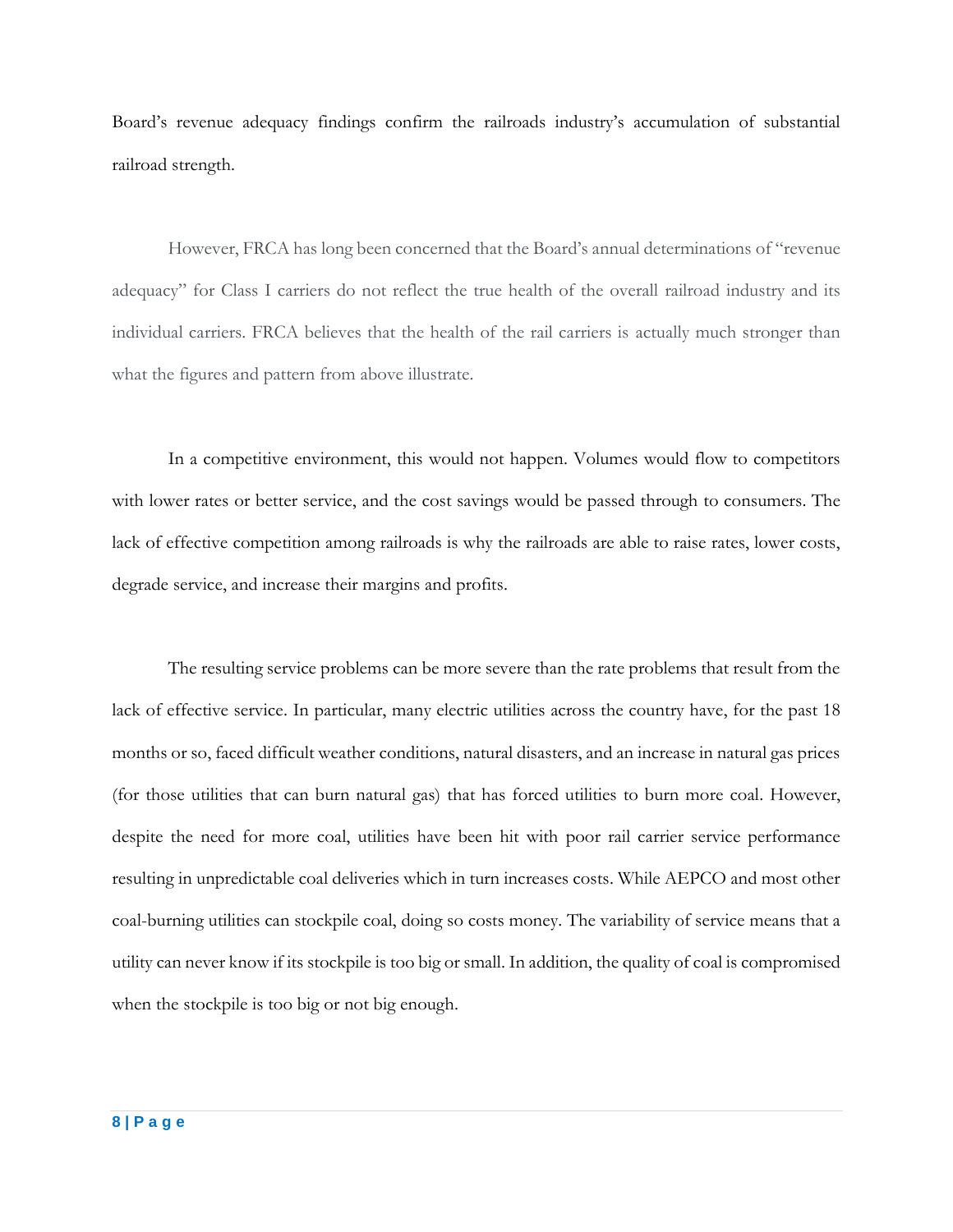To provide an indication of the inadequacy and lack of predictability in service FRCA, along with NCTA and the National Rural Electric Cooperative Association (NRECA) have the results from its 4 th *Utility On Time Performance (OTP) Metric Survey.* It should be noted that these results include both plants and utilities that are captive to a single railroad and those that have the ability to receive service from two carriers. In other words, the service problems are hardy confined to captive shippers, but extends to those that are sometimes called "competitively-served."

The data collected covers July 2021 through December 2021 representing 28 plants that ship coal in the United States on the Union Pacific Railroad, BNSF Railway and the Norfolk Southern. Coal Supply regions represented in the data include, the Southern Powder River Basin (SPRB), and Northern Powder River Basin (NPRB), Rockies, Northern Appalachia (NAPP), Central Appalachia (CAPP) and Illinois Basin (ILB):

| <b>Coal Regions</b> | <b>SPRB</b> | NPRB Rockies | <b>NAPP</b> | <b>CAPP</b> | <b>ILBI</b> | Otherl |
|---------------------|-------------|--------------|-------------|-------------|-------------|--------|
| Plants              | 14          |              |             |             |             |        |

## **Service**

The utilities that responded to the survey reported the following:

- 92% reported rail service issues that have impacted their company's coal transportation.
- 60% reporting railroad service as worse than it was in 2019 and 2020.
- 64% of those respondents also reporting that their company had to modify its operations in the second half of 2021 because of railroad service issues, disruptions, and delays.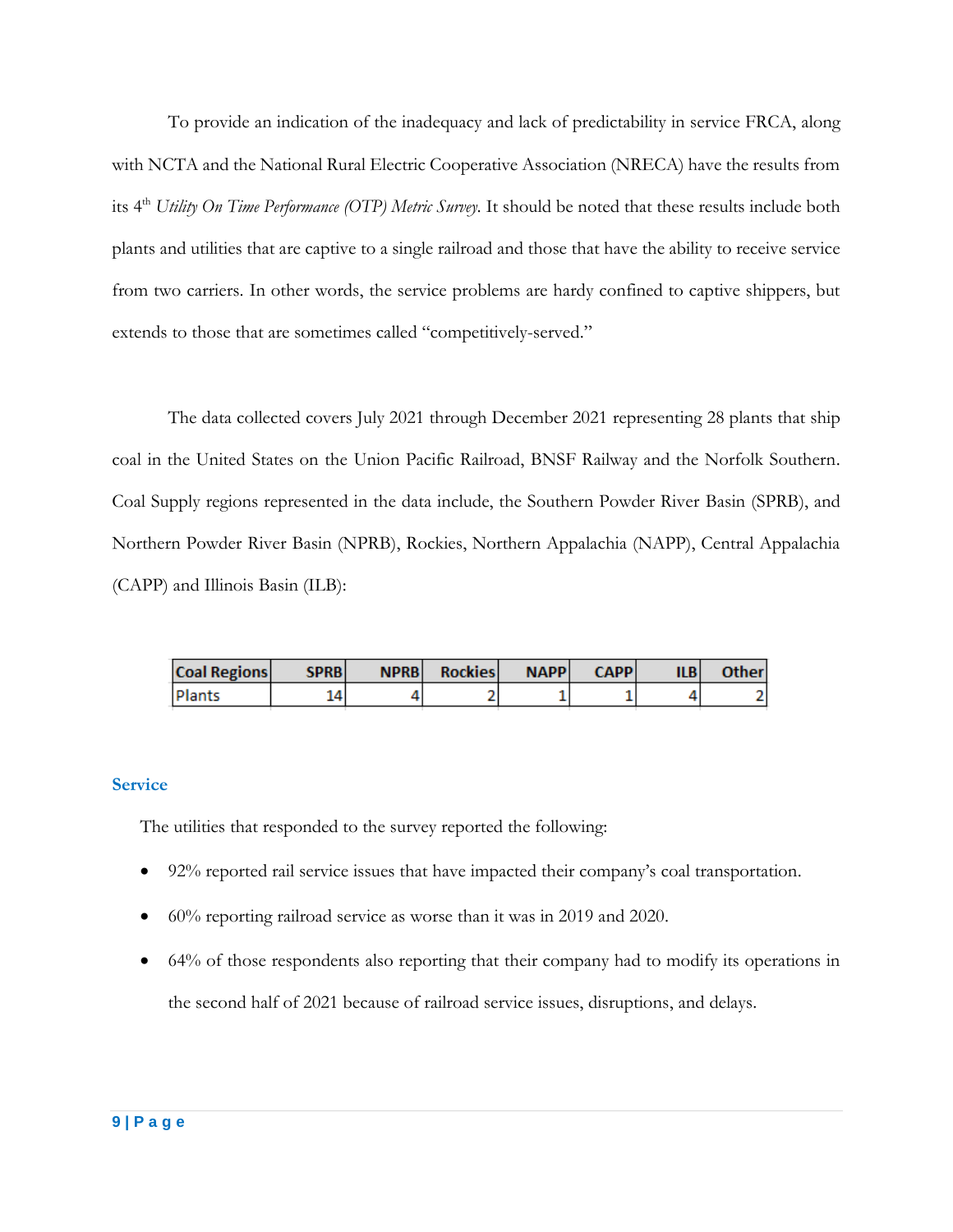**1. Utilities responded to specific questions about how their operations have been impacted** 

**by railroad service issues:**

| <b>Answer Choices</b>                                                | <b>Responses</b> |                |
|----------------------------------------------------------------------|------------------|----------------|
| No issues. Service has been about the same as usual                  | 0.00%            |                |
| Railroad service has been deteriorating for several months           | 58.33%           |                |
| Coal Inventory stockpiles reduced below target levels                | 83.33%           | 10             |
| Coal Unit Curtailment efforts were necessary to conserve coal supply | 58.33%           |                |
| Coal supply commitments for the year were not met                    | 50.00%           | 6              |
| Rail car maintenance was impacted due to loss of time                | 50.00%           | в              |
| Force Majeure declared                                               | 8.33%            |                |
| Restricted from adding more train sets by the railroads              | 50.00%           | 6              |
| Train sets had to be parked as mandated by the railroads             | 16.67%           |                |
| Additional trains or leases were necessary to make up deliveries     | 25.00%           | 3 <sub>l</sub> |
|                                                                      |                  |                |

# **Costs**

Of those utilities that responded, over 90% reported that railroad service issues have increased costs for their utility. The utilities were asked how much they estimate that railroad service issues in

2021 have increased costs in general for their company.

- 30% of the utilities reported cost increases of between \$100,000 and \$ 1 M.
- 50% reported cost increases of between \$1 M and \$10 M.
- 20% reported cost increases of over \$10 M to \$20 M.
- **2. The utilities were asked what specifically they attribute these cost increases to:**

| <b>Answer Choices</b>                                              | <b>Responses</b> |   |  |
|--------------------------------------------------------------------|------------------|---|--|
| Extra costs for purchase power to replace coal generation          | 50.00%           |   |  |
| Extra costs for natural gas to replace coal generation             | 40.00%           |   |  |
| Additional train leases were necessary to make up deliveries       | 30.00%           | 3 |  |
| Increased labor costs at your company to manage inventory or other |                  |   |  |
| production issues                                                  | 70.00%           |   |  |
| Had to make spot purchases of coal from other mines because        |                  |   |  |
| railroads could not deliver from contracted mine sources           | 30.00%           |   |  |
| Other                                                              | 20.00%           |   |  |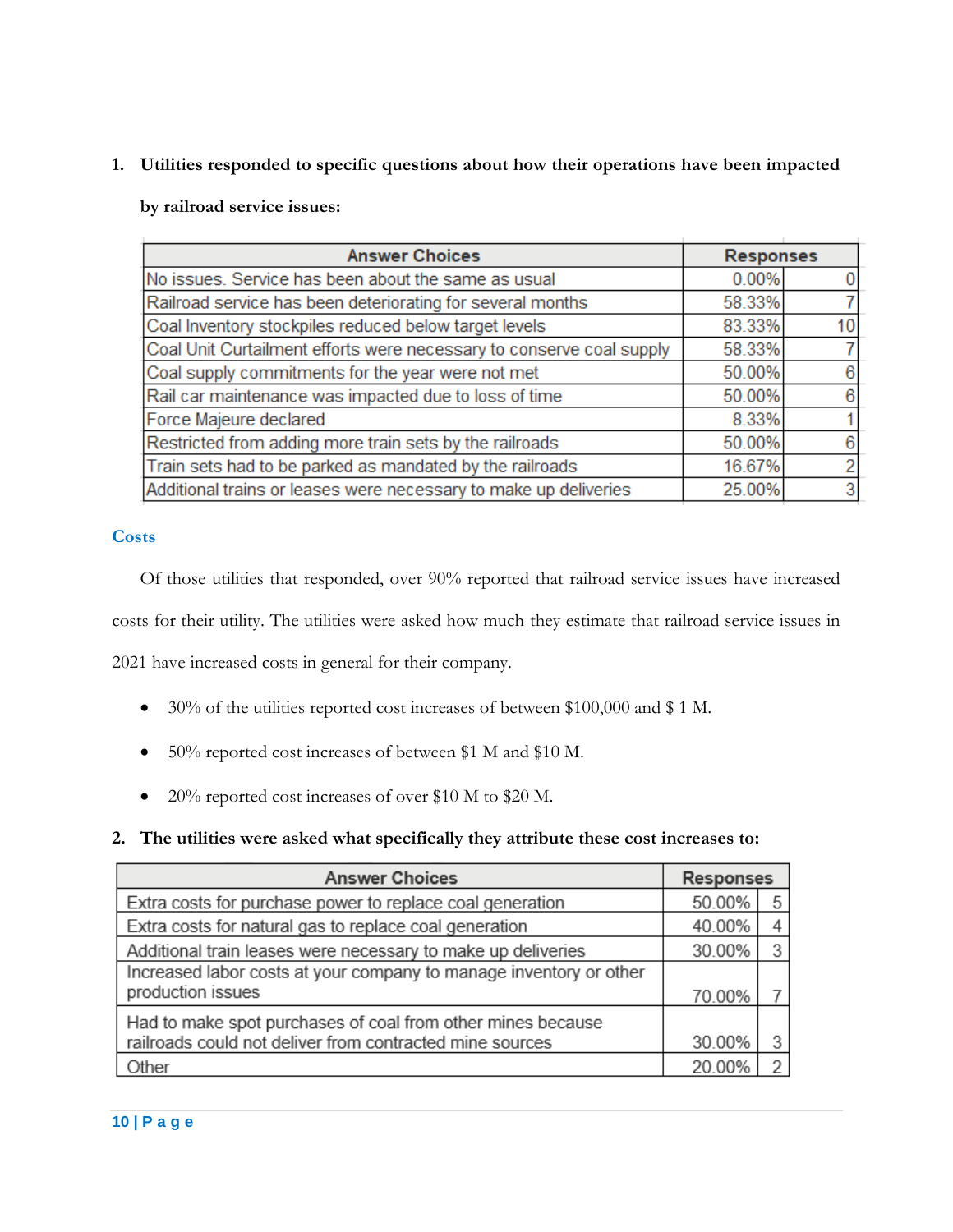| <b>Answer Choices</b>                 | <b>Responses</b> |   |
|---------------------------------------|------------------|---|
| Longer transit times                  | 75.00%           |   |
| Lack of railroad crews causing delays | 91.67%           |   |
| Delayed train pick ups                | 66.67%           |   |
| Trains being doubled in transit       | 58.33%           |   |
| Lack of locomotive power              | 75.00%           |   |
| Poor communication                    | 50.00%           | В |
| Missed car switches                   | 33.33%           |   |
| Increased charges by the railroads    | 25.00%           |   |
| Other (please specify)                | 16.67%           |   |
|                                       |                  |   |

**3. The utilities were also asked what type of railroad service issues they experienced:**

## **Nominations**

Another area that can be challenging for both utility shippers and railroads is the nomination process. Utilities provide the railroads with information on volume nominations (anticipated supply needs) and their required train loading schedule for each month, utilities are required to provide a trainload or volume nomination request to the railroad via online interactive planning tools on each railroad's website.

 For the six-month period of July – December 2021, the chart below shows that for the 28 plants that responded the number of trainloads they were short of their trainload nominations each month:

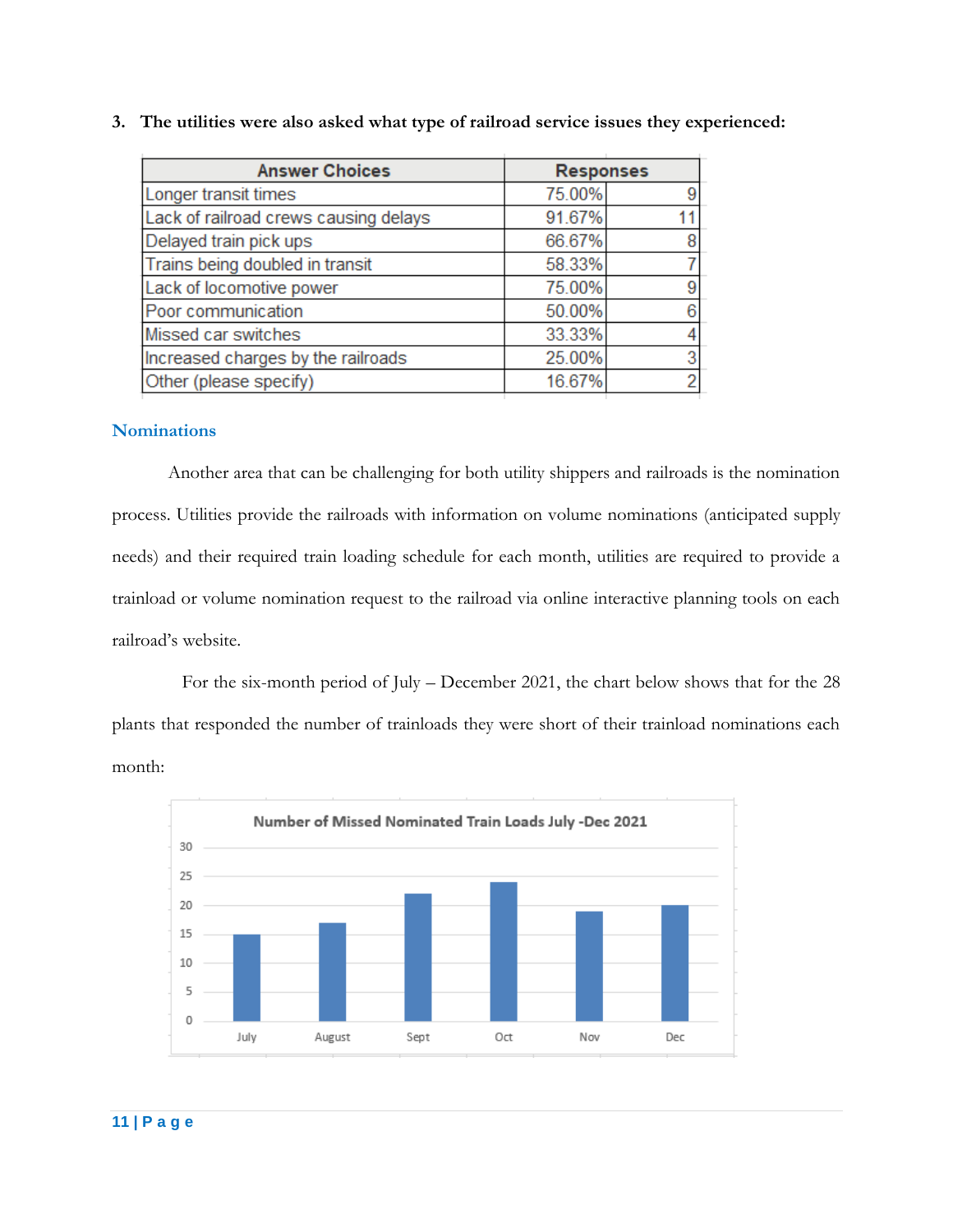To provide a full year comparison, the chart below shows the utilities that participated in the survey for the January thru July 2021 period, combined with the 3rd *Utility OTP Metric Survey* results covering July through December 2021 survey, shows the percentage of nominated trainloads received by plants and not received.



## **Transit Time**

For the six-month period of July – December 2021, this survey also collected monthly utility railroad performance metrics to show mine to plant transit time by railroad and mine source by month. The carriers and mine regions serving the participating plants were reported as follows:

| Railroads     | <b>UPRR</b> | <b>BNSF</b> | ΝS | <b>Multi</b> |
|---------------|-------------|-------------|----|--------------|
| <b>Plants</b> |             |             |    |              |

| <b>Mine Region</b> | <b>SPRB</b> | <b>NPRB</b> | <b>Rockies</b> | ILB | <b>NAPP</b> | <b>CAPP</b> |
|--------------------|-------------|-------------|----------------|-----|-------------|-------------|
| <b>Plants</b>      |             |             |                |     |             |             |

1. The chart below represents the group of plants shipping coal from the SPRB coal region reporting the percentage of forecasted trainload nominations received as equal to, 10% better, 10% worse, 20% worse and 30% worse than their forecast nominated trainloads.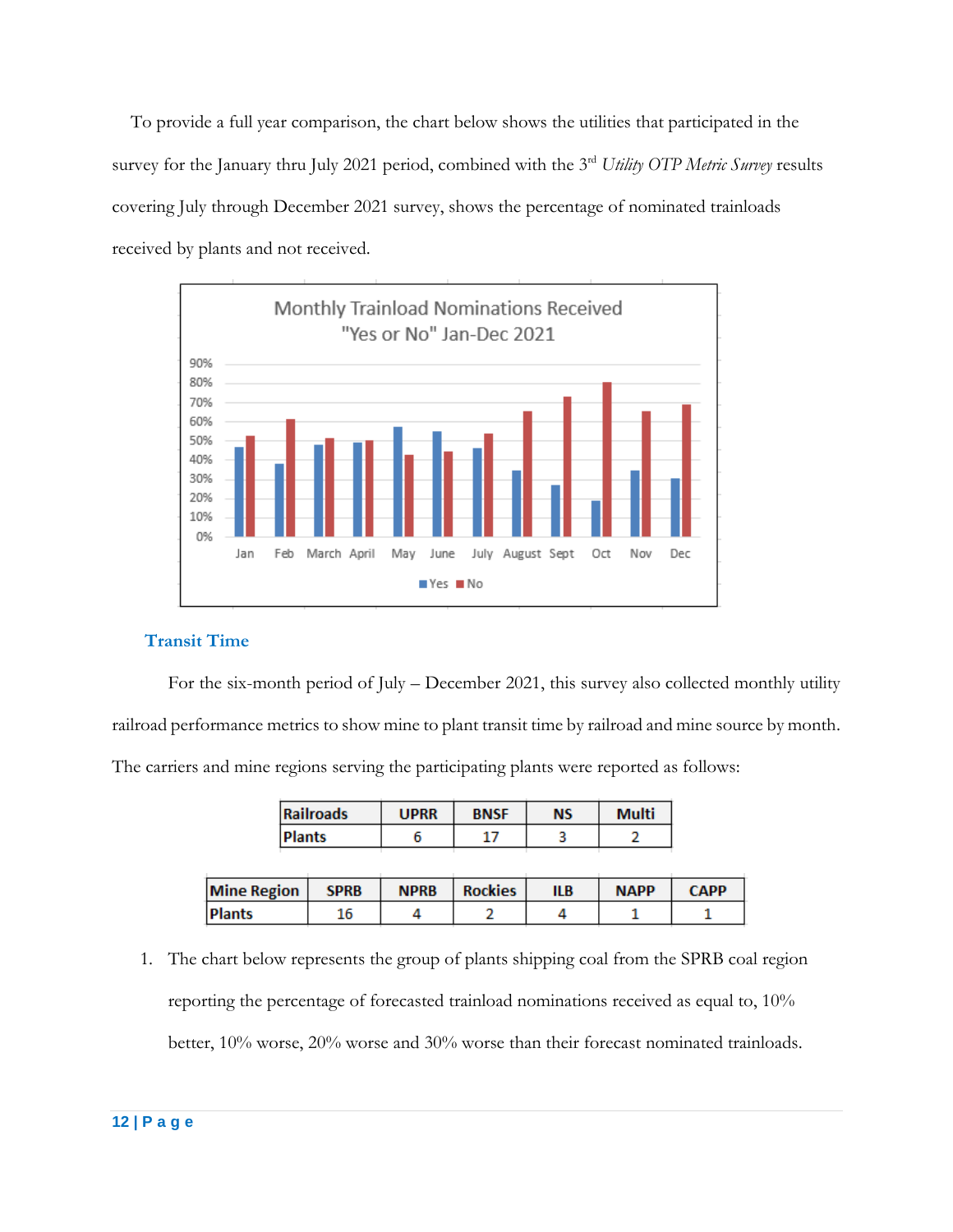| <b>SPRB Plants (16)</b> | Equal to | 10% Better | 10% Worse | 20% Worse | 30% Worse |
|-------------------------|----------|------------|-----------|-----------|-----------|
| July                    | 31%      | 6%         | 19%       | 25%       | 19%       |
| Aug                     | 38%      | 6%         | 19%       | 6%        | 31%       |
| Sept                    | 6%       | 6%         | 44%       | 19%       | 19%       |
| Oct                     | 6%       | 6%         | 50%       | 6%        | 31%       |
| Nov                     | 25%      | 6%         | 13%       | 44%       | 13%       |
| <b>Dec</b>              | 19%      | 6%         | 25%       | 38%       | 13%       |

2. The chart below represents the group of plants shipping coal from the NPRB coal regions:

| <b>NPRB Plants (4)</b> | <b>Equal to</b> | 10% Worse | 20% Worse | 30% Worse |
|------------------------|-----------------|-----------|-----------|-----------|
| July                   | 50%             | 50%       | 0%        | 0%        |
| Aug                    | 25%             | 25%       | 25%       | 25%       |
| Sept                   | 50%             | 25%       | 25%       | 0%        |
| Oct                    | 25%             | 0%        | 75%       | 0%        |
| Nov                    | 0%              | 50%       | 50%       | 0%        |
| Dec                    | 25%             | 25%       | 0%        | 50%       |

3. The chart below represents the group of plants shipping coal from the ILB coal regions:

| ILB Plants (4) | Equal to | 10% Worse | 20% Worse | 30% Worse |
|----------------|----------|-----------|-----------|-----------|
| July           | 50%      | 0%        | 0%        | 50%       |
| Aug            | 0%       | 25%       | 0%        | 75%       |
| Sept           | 0%       | 0%        | 0%        | 50%       |
| Oct            | 0%       | 0%        | 0%        | 75%       |
| <b>Nov</b>     | 0%       | 0%        | 25%       | 75%       |
| Dec            | 0%       | 0%        | 0%        | 100%      |

4. Two plants shipping coal from the Rockies reported their forecasted nominations received as the following:

| Rockies (2) | <b>July</b> | Aug                          | Sept | Oct                  | Nov        | Dec       |
|-------------|-------------|------------------------------|------|----------------------|------------|-----------|
| Plant A     |             | 20% Worse 20% Worse Equal to |      | Equal to             | 130% Worse | 30% Worse |
| Plant B     | Equal to    | 10% Worse 10% Worse          |      | 20% Worse 120% Worse |            | 20% Worse |

5. One plant shipping coal from NAPP reported its forecast nomination as 30% worse than forecasted for July, August, September, October, and December and equal to its forecast in November 2021.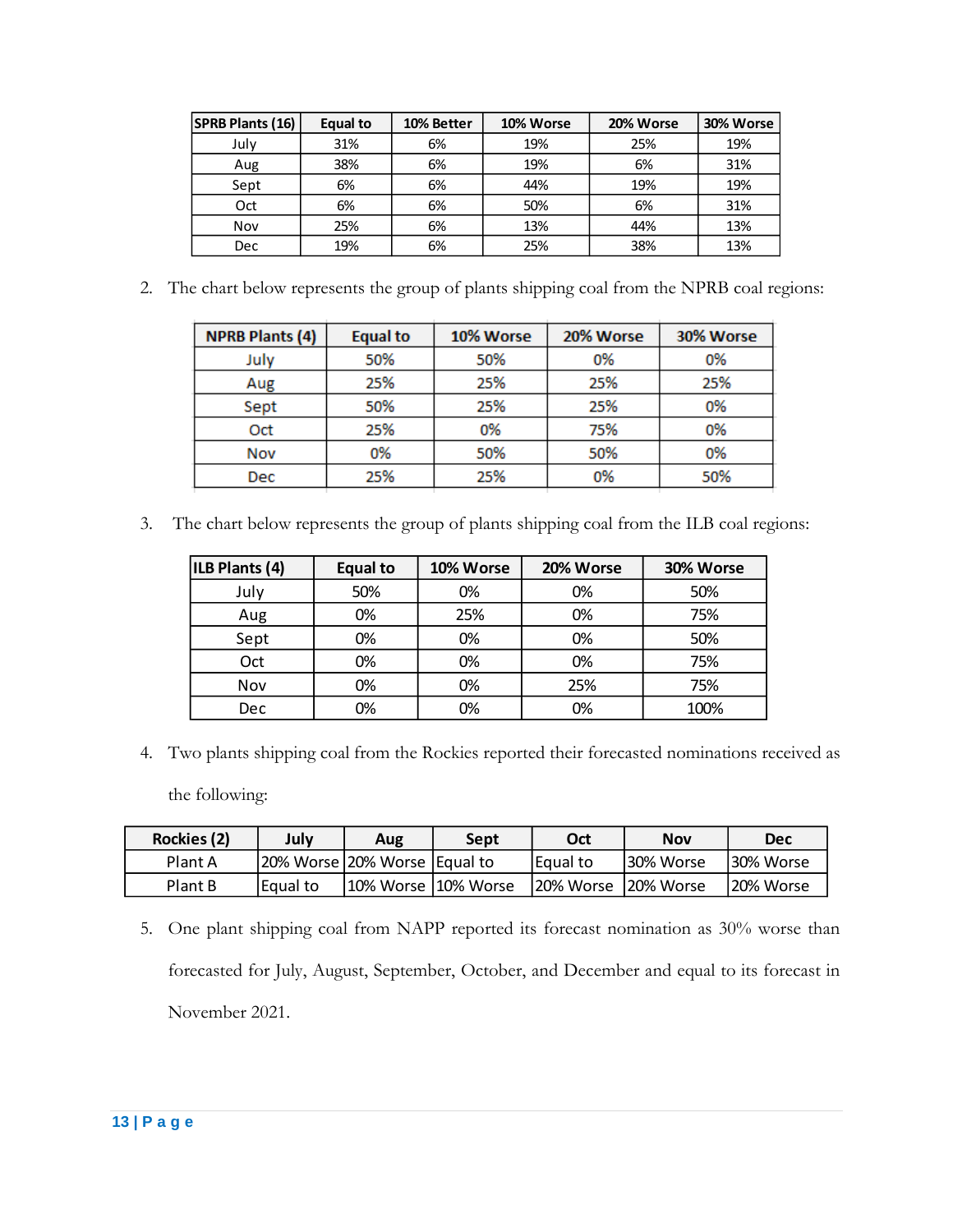### **Comments from Shippers**

Along with the plant forecasted trainload nominations received questions, the survey also collected comments from shippers about their respective experiences with the carriers over the six-month period July through December 2021. Some of those comments are listed below.

- 1. Railroads seem to be worried about velocity and reducing set count on their systems. Unfortunately, even if you gain velocity and reduce equipment it still takes the same amount of crews to move forecasted coal and they all seem to be short
- 2. The number of permits (trainload nominations) would have been higher however the railroad elected to park half of my rail fleet which reduced the number of permits they could satisfy
- 3. Service issues related to locomotive power problems and lack of crews have been ongoing for several months.
- 4. Lack of crews may be the biggest issue, our railroad will leave an unloaded train on our site for up to 2-3 days until another set is unloaded, then they send a crew to double the trains and depart.
- 5. Communication was terrible.
- 6. Even though our railroad service was not great in 2021, our communication with the railroads was great. They were all forthcoming with their challenges, even giving us frequent updates on their efforts to hire new staff and get them trained. We could tell they were doing the best they could and were prioritizing our shipments over other traffic.
- 7. Increased bunching of trains caused us to incur costs to add coal to our stockpile and then pull coal off our stockpile more than in the past.
- 8. All 4 major providers had issues with crews, power, and communication in 2021. Reduction in employees that worked the 24-hour desks resulted in terrible communication and lack of crews kept trains sitting.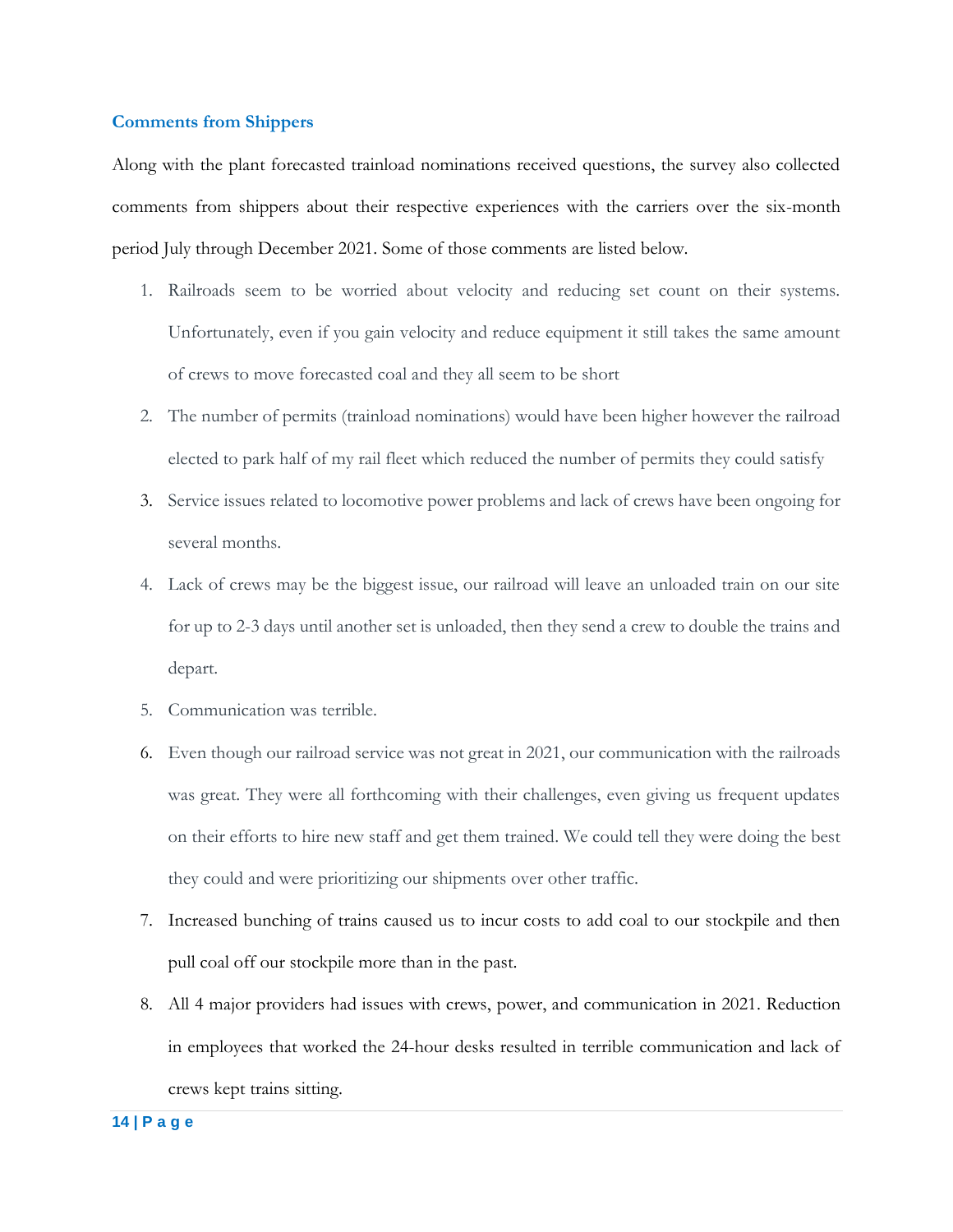Bottom line is that July 2021 – December 2021 was an incredibly challenging time for many utilities who were experiencing railroad transportation service issues in receiving coal supply to power plants.

#### **SUGGESTIONS FOR CONGRESS**

Absent effective competition, we need effective oversight and truly streamlined processes. We are not asking for the Board or Congress to micromanage service. We are asking for backstops that can be enforced. As you and your Congressional colleagues consider the next authorization of the STB, FRCA asks that you consider the following:

### 1. Common Carrier Obligation

The common carrier obligation, to provide service on reasonable request, is supposed to require that carriers provide a level of service that meets a shipper's reasonable needs. But it has not been serving that function, as railroads have been providing service that is both poor and unreliable, For example, UP's most recent monthly announcement (CN2022-4, February 4, 2022, [https://www.up.com/customers/announcements/customernews/allcustomernews/CN2022-](https://www.up.com/customers/announcements/customernews/allcustomernews/CN2022-4.html) [4.html\)](https://www.up.com/customers/announcements/customernews/allcustomernews/CN2022-4.html) showed trip plan compliance of 68% for manifest (reflecting an improvement of 6 percentage points) and 78% for intermodal. That's inadequate, and it is based on internal calculations that are not disclosed to the shipper, the Board, or the public.

We believe the common carrier standard needs to be something meaningful, with consequences to apply that is not met. In the reauthorization, FRCA recommends a statutorily clarified definition of "common carrier obligations" and calls upon the Board to:

 $\checkmark$  Review and evaluate the extent to which railroad operating, financial, investment, marketing and other business practices may be impairing the ability of and incentives for railroads to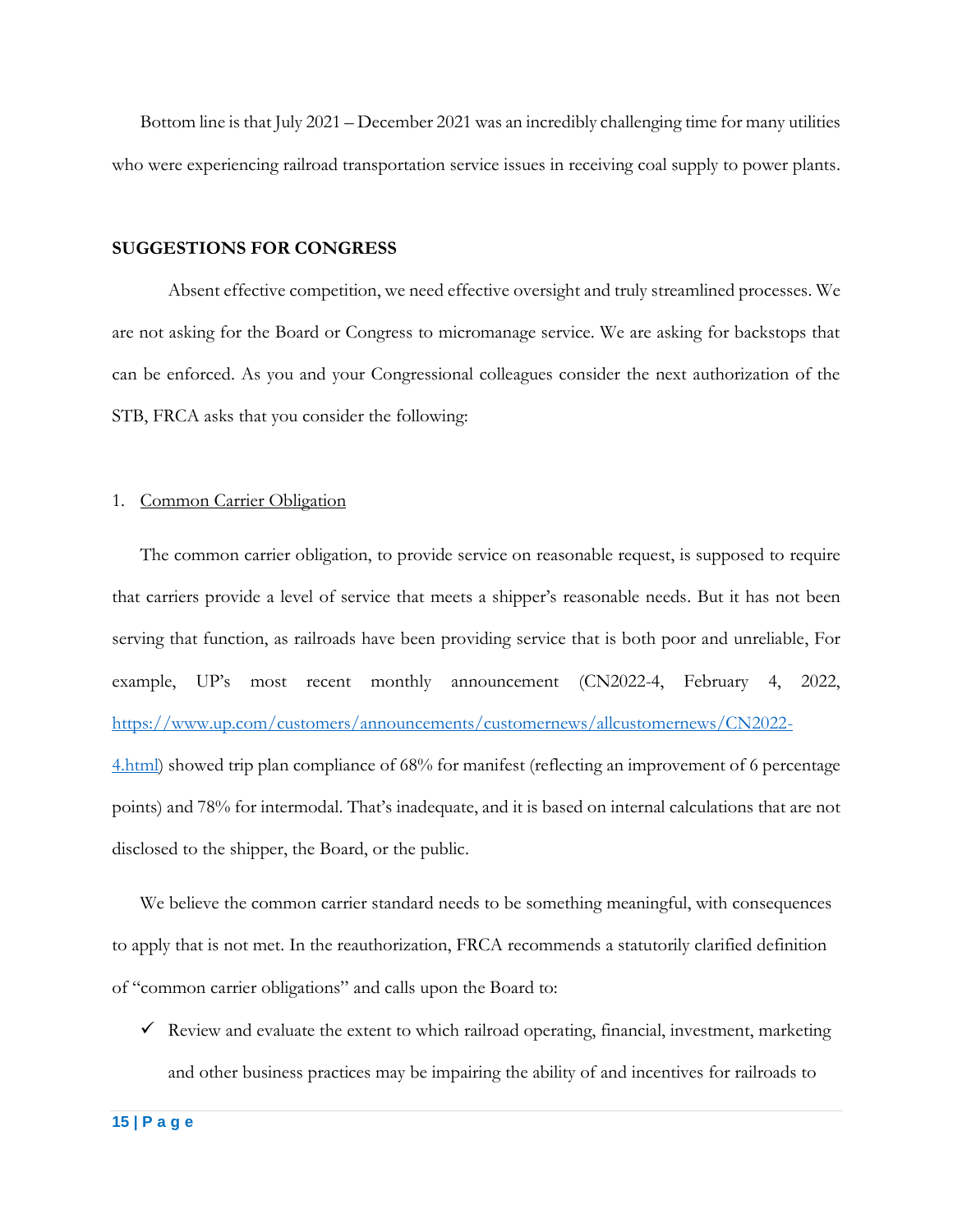fulfill their common carrier obligations, in the aggregate, and provide adequate and economical service to their customers, including those shipping or receiving under contracts or exempt transportation arrangements.

- $\checkmark$  Collect data needed for that evaluation, including data regarding first-mile/last-mile service issues and the extent to which shipper and receiver investment in railroad infrastructure is not efficiently utilized by the railroads (which the Board is in its initial consideration stages in Ex Parte No. 767, *FIRST MILE/LAST MILE)*.
- $\checkmark$  Impose fines and other penalties or allow shippers to recover appropriate damages to the extent the agency finds that railroads are not fulfilling their common carrier obligations in the aggregate as well as individually and are not providing adequate and economical service to their customers, including those shipping or receiving under contracts or exempt transportation arrangements. In terms of a fine or a penalty, current statute generally limits the Board's penalty authority to about \$8,736 per violation. That is too little, unless applied to each carload or each day each carload is delayed.

An alternative is larger penalties tied to the overall level of service. Legislation might be needed to establish such penalties and to include contract and exempt movements in the assessment. Otherwise, railroads might use contracts to evade their common carrier obligation.

Another option for Congress to consider, is awarding damages to the injured shipper, but that almost never happens and would likely turn into a protracted and expensive proceeding for the shipper.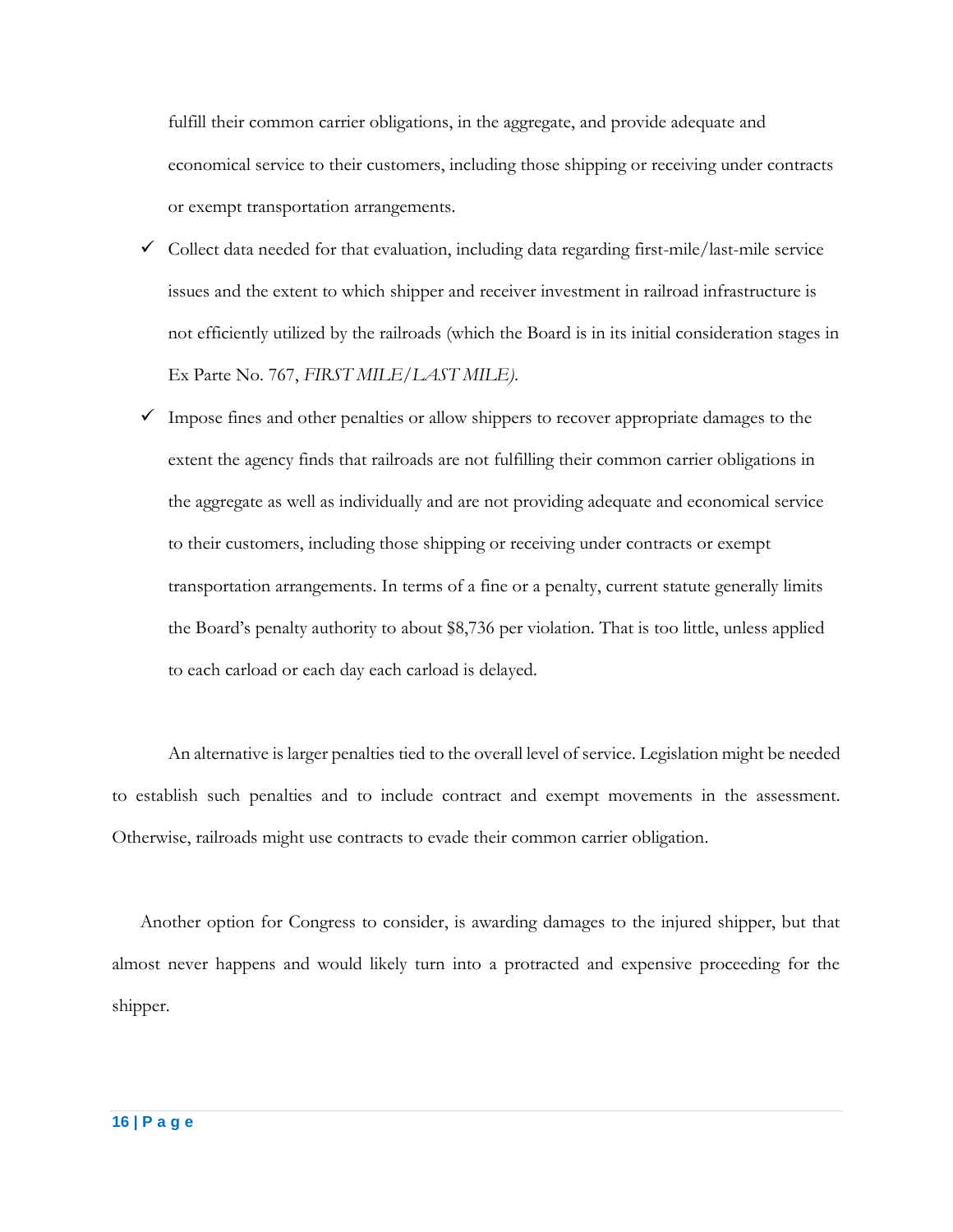#### 2. Rates

FRCA suggests that the next authorization encourage the Board to continue its proceedings on Revenue Adequacy and when determining a revenue adequate constraint commensurate with current market conditions, the Board shall consider but not limited to:

- ➢ Viable and effective revenue adequacy constraint is needed as part of the Board's oversight.
- ➢ Continued recognition that rail carriers need differential pricing to cover their costs and serve as many shippers as possible. But once rail carriers recover their costs and achieve revenue adequacy, allowing further unrestrained rate increases, does not guarantee further infrastructure investment but rather, punishes captive shippers. (The Board's predecessor, the Interstate Commerce Commission, recognized this in 1985.)
- ➢ Measuring revenue adequacy based on whether a rail carrier's return on investment exceeds the cost of capital can be a reasonable approach, but other measures should be considered.
- ➢ Not including the use of "replacement cost methodologies" when determining rail carrier revenue adequacy.
- $\triangleright$  The measurement period should be of a fixed length five years is sufficient.
- ➢ Rate increase constraint should be a key element of a revenue adequacy constraint.
- ➢ A shipper to use the simplified road property investment analysis in a simplified SAC case against a revenue adequate rail carrier.
- ➢ Continued development of the Report's recommended use of Incumbent Network Cost Analysis (INCA) in a simplified SAC case.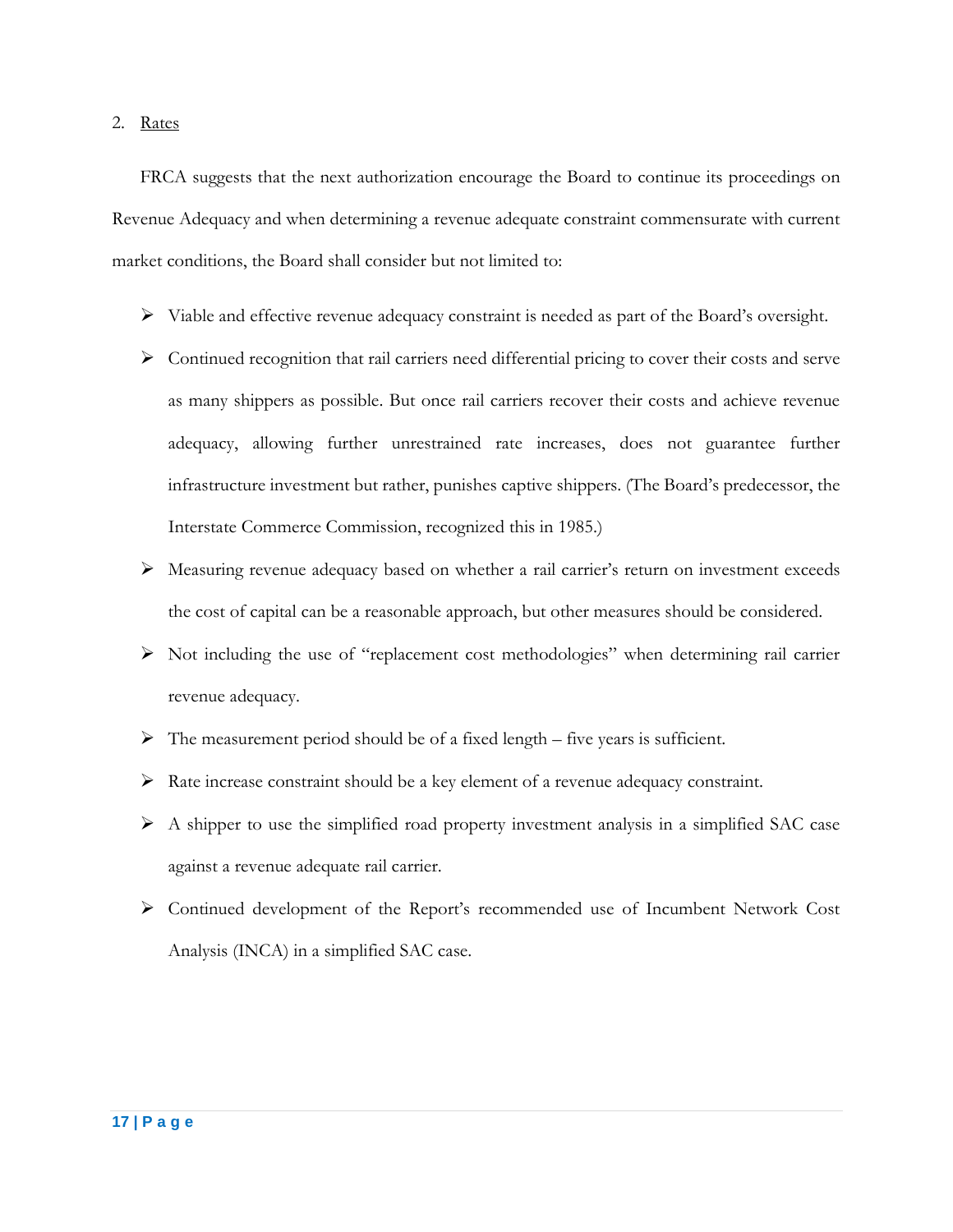### 3. Commodity Exemptions

The elimination of commodity exemptions should also be considered. When the exemptions were adopted, tariffs and contract summaries needed to be filed. Those requirements ended over twentyfive years ago. Exemptions are a solution to a problem that no longer exists.

## 4. Length and Funding Levels

FRCA recommends that the next authorization be a minimum of five years at funding levels commensurate with the previous enacted Fiscal Year (FY) appropriation levels for the STB.

The highest possible annual authorized and appropriated funding levels for the Board is made more acute by the:

- ➢ Unprecedented demand placed on STB's regular activities and resources given the pending rail merger proceedings before the Board – all of which pose significant service and rate issues for captive shippers, and questions concerning the structure of a probable more consolidated freight rail industry.
- ➢ Implementation of the On-Time Performance Standards for passenger rail.
- ➢ Number of formal and informal railroad performance service complaints
- ➢ Continued reliance on data transparency and access by all stakeholders let alone additional data and analytical capabilities to continue enhancing the Board's evidence-based decisionmaking.
- ➢ Board operating with a full complement of Members.